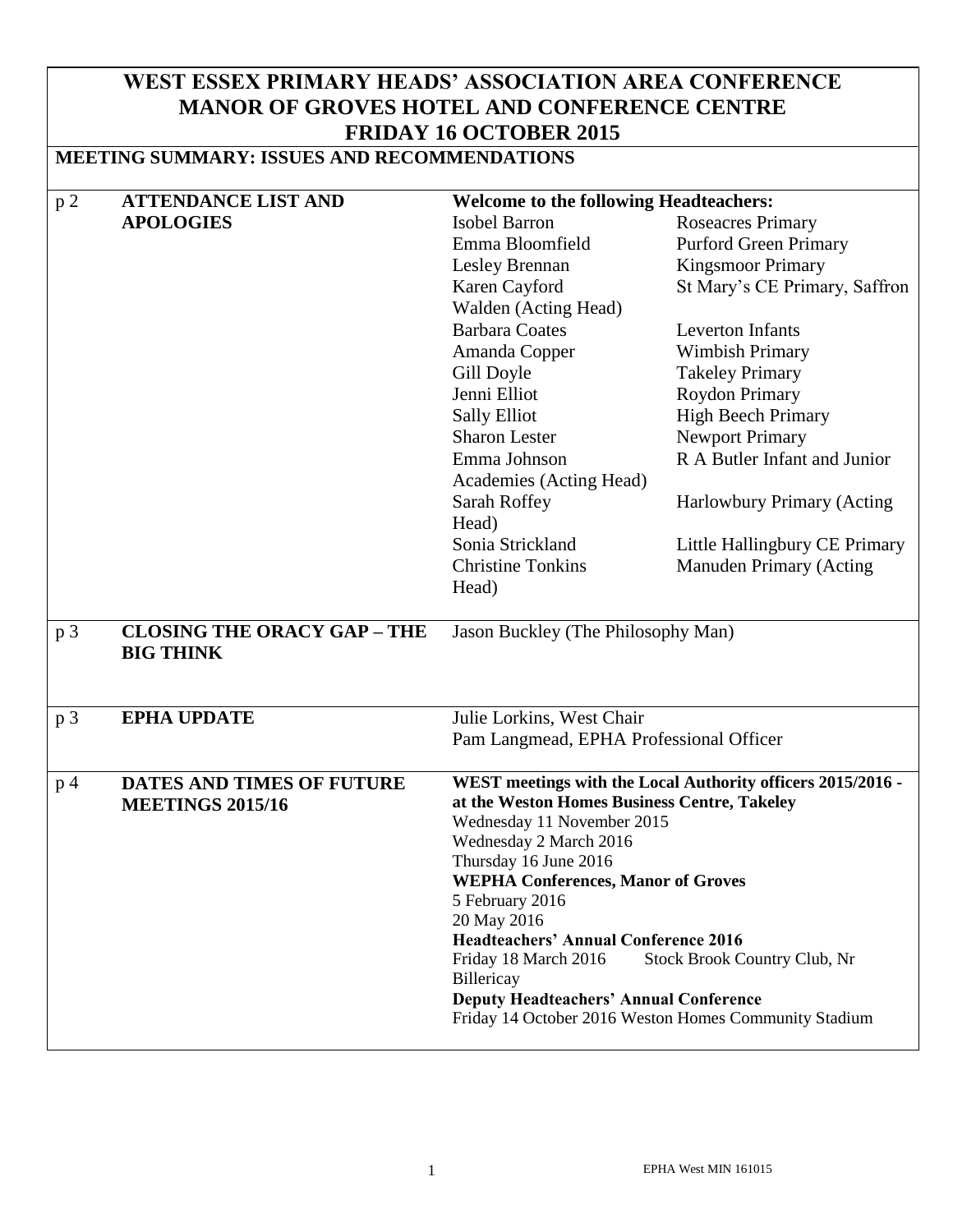# **WEST ESSEX PRIMARY HEADS' ASSOCIATION AREA CONFERENCE FRIDAY 16 OCTOBER 2015**

#### **Present**

Isobel Barron Roseacres Primary West Vice-Chair David Burles Fawbert & Barnard Primary Bernadette Miele Tany's Dell Primary John Clements Hatfield Heath Primary Wendy Myers Dr Walker's CE Primary Gill Doyle Takeley Primary Christine Peden Pear Tree Mead Primary Laura Fox The Alderton Juniors Julie Puxley Katherine Semar Infants Lawrence Garside Felsted Primary Colin Raraty Rodings Primary Katie George Thaxted Primary Sarah Roffey Harlowbury Primary Sue Giles Henham & Ugley CE Primary Mary Jo Hall St Thomas More Catholic Primary

Julie Lorkins Cheryl Macleod David Rodgers Marios Solomonides Jan Tunney Jonathan Tye

West Chair/ St Andrew's North Weald Nazeing Primary Rachel Callaghan Katherine Semar Juniors Deidre Mooney Waltham Holy Cross Infants Elizabeth Gelston The Downs Primary Jacqueline Richards St John Fisher Catholic Primary Bentfield Primary Freshwaters Primary Academy Mel Goodger Aspire Academy Christine Tonkins St Mary's CE Primary, Stansted Limes Farm Infant & Nursery Churchgate CE Primary Henry Weir Great Chesterfield Primary

#### **In Attendance Also in attendance**

Pam Langmead EPHA Professional Officer Sarah Mitchell Great Chesterfield Primary

**Apologies**

Jason Buckley The Philosophy Man Frances Neligan St John Fisher Catholic Primary Melanie Taylor **Internal Studiers** Jen Shackleton Thaxted Primary

> Karen Cayford St Mary's CE Primary, Saffron Walden

Note: If your attendance or apologies have not been noted please contact the EPHA Professional Officer at [langmead@tesco.net](mailto:langmead@tesco.net) for amendment.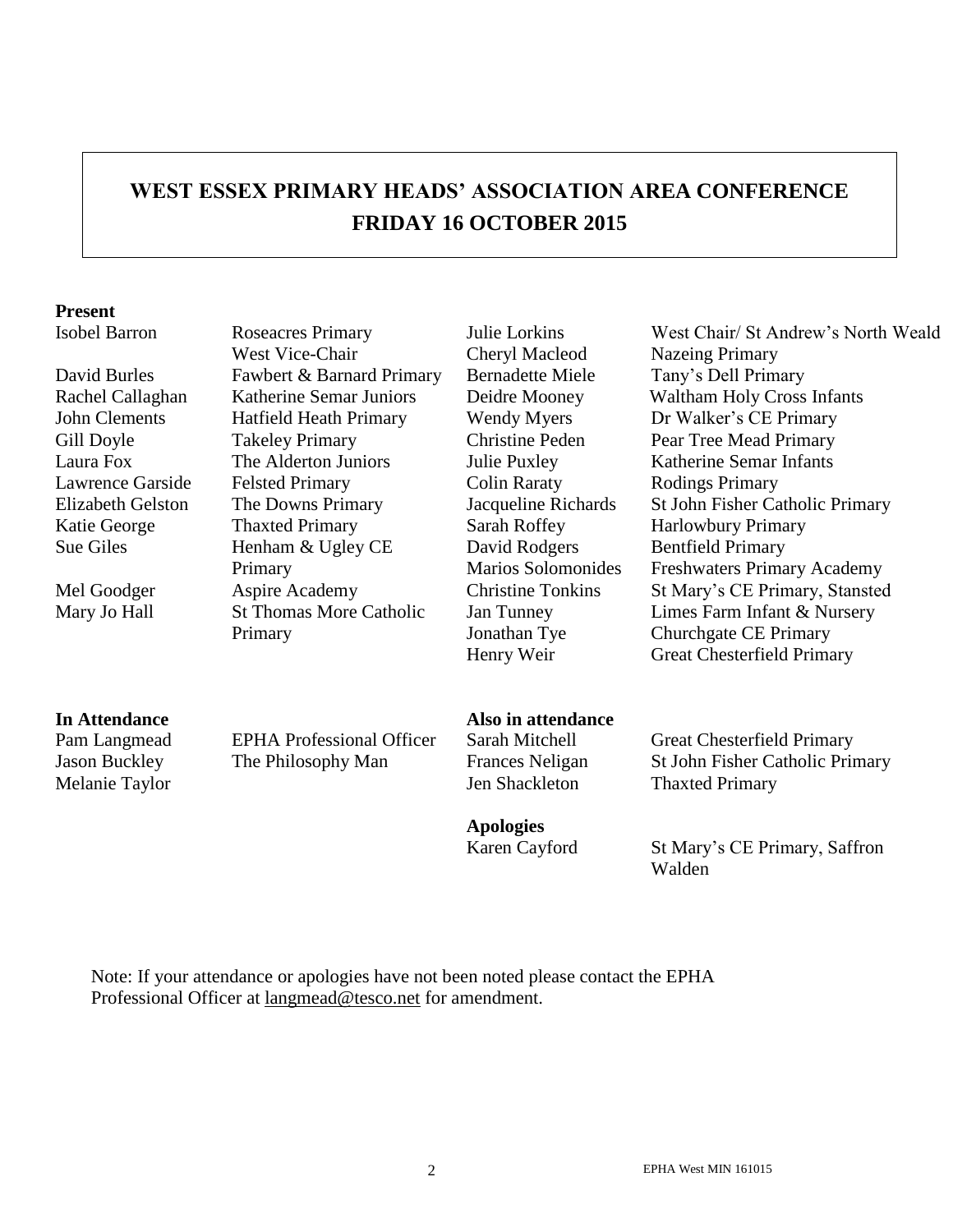### **MINUTES OF THE AUTUMN TERM WEPHA CONFERENCE HELD ON FRIDAY 16 OCTOBER 2015 COMMENCING AT 9.15 AM**

#### **1. WELCOME**

Julie Lorkins, the West EPHA Chair, welcomed headteachers to the conference and in particular those Headteachers who have taken up new appointments in the West this term, including:

| $m$ $m$                  |                                                      |
|--------------------------|------------------------------------------------------|
| <b>Isobel Barron</b>     | <b>Roseacres Primary</b>                             |
| Emma Bloomfield          | <b>Purford Green Primary</b>                         |
| Lesley Brennan           | <b>Kingsmoor Primary</b>                             |
| Karen Cayford            | St Mary's CE Primary, Saffron Walden (Acting Head)   |
| <b>Barbara Coates</b>    | <b>Leverton Infants</b>                              |
| Amanda Copper            | Wimbish Primary                                      |
| Gill Doyle               | <b>Takeley Primary</b>                               |
| Jenni Elliot             | Roydon Primary                                       |
| <b>Sally Elliot</b>      | <b>High Beech Primary</b>                            |
| <b>Sharon Lester</b>     | <b>Newport Primary</b>                               |
| Emma Johnson             | R A Butler Infant and Junior Academies (Acting Head) |
| Sarah Roffey             | Harlowbury Primary (Acting Head)                     |
| Sonia Strickland         | Little Hallingbury CE Primary                        |
| <b>Christine Tonkins</b> | Manuden Primary (Acting Head)                        |

Julie started the meeting on a very sad note, asking colleagues to remember Peter Randall, former headteacher at Manuden Primary School, who died at the end of last term. This was a tragic situation, and headteachers were urged to seek support if they are finding themselves under intolerable pressure and to ensure that they do not become isolated.

#### **2. CLOSING THE ORACY GAP – THE BIG THINK**

Jason Buckley – The Philosophy Man

You'd never allow a child to get through school without learning to write. But it's not unusual for "quiet" children to stay quiet through their whole school careers, as if speaking were an unalterable aspect of personality rather than a skill to be learned.

Increasing numbers of children arrive in reception classes completely nonverbal, often due to a lack of child-directed speech in the home. Add in those children who are shy around adults, afraid of getting the answer wrong, or who don't have social permission from their peers to participate in discussions, and there is a recipe for a third or more of a class to be held back in discussions.

In this highly interactive session, the headteachers experienced many ways to put into practice three key principles of dialogue:

- Get physical thinking games and activities that compel ENGAGEMENT
- Find a fork questions and stimuli that have no obvious answers and provide CHALLENGE
- Be the moon, not the sun facilitation techniques that allow you to step back and develop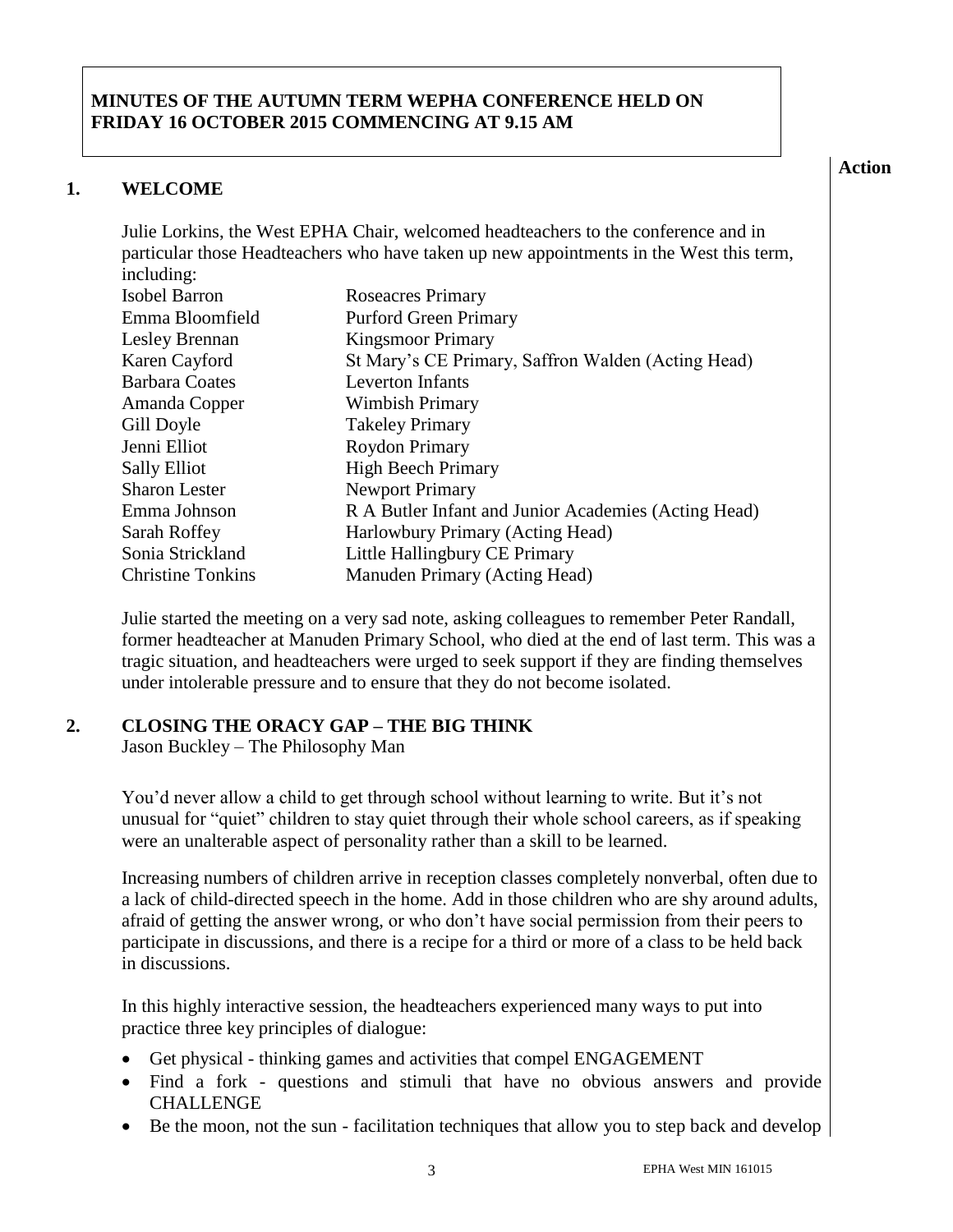#### children's INDEPENDENCE

All delegates received supporting mini-books and access to a download page containing all the resources used during the session, including a cascade plan for their own INSET back at school.

*For the last seven years, Jason Buckley has been developing a unique, lively approach to dialogue and philosophy for children. Over 14,000 teachers in 90 countries receive his weekly bulletin of stories and other resources (see [www.thephilosophyman.com\)](http://www.thephilosophyman.com/)* 

Jason can be contacted on **01245 830123**

[jason@thephilosophyman.com](mailto:jason@thephilosophyman.com)

[www.thephilosophyman.com](http://www.thephilosophyman.com/)

#### **3. EPHA UPDATE**

Pam Langmead, EPHA Professional Officer, noted that the EPHA Annual General meeting took place on 13 October 2015. Discussions at the meeting focused on headteacher wellbeing and support, and the impact of the current recruitment crisis, both at leadership level and for teachers. She noted at the recent Deputy Headteachers' conference, attended by 220 deputies, when asked how many were intending to move on to headship, only about 10% of the audience said that they were. This has huge implications for the future of school leadership and the expectations and pressures on existing headteachers. The current Government and LA answer to the recruitment crisis seems to rely on increasing the number of Executive Headteachers who manage two or more schools, but this is likely to lead to even more pressure and workload on those individuals. At the AGM a Headteacher noted the importance of using the word "no" when asked to support additional schools, but it was agreed that sometimes an element of emotional blackmail is used to try to get headteachers to support vulnerable schools.

Pam explained that she is compiling a Directory of Support and urged headteachers to seek support, including from EPHA, their colleagues, and Unions.

This will be the last year that schools are asked to pay a subscription, as in the next financial year the Schools Forum has agreed to top-slice £350 per school from the DSG, with the agreement of the four areas. The proposed EPHA restructure, which included employing a full time Executive Director and Professional Officer to represent and support primary headteachers, has been accepted by the majority of primary heads. The EPHA Manager explained that a job description for the Executive Director has been developed and interviews will take place on 5 November. In the meantime, she is attending a wide range of meetings on behalf of primary headteachers.